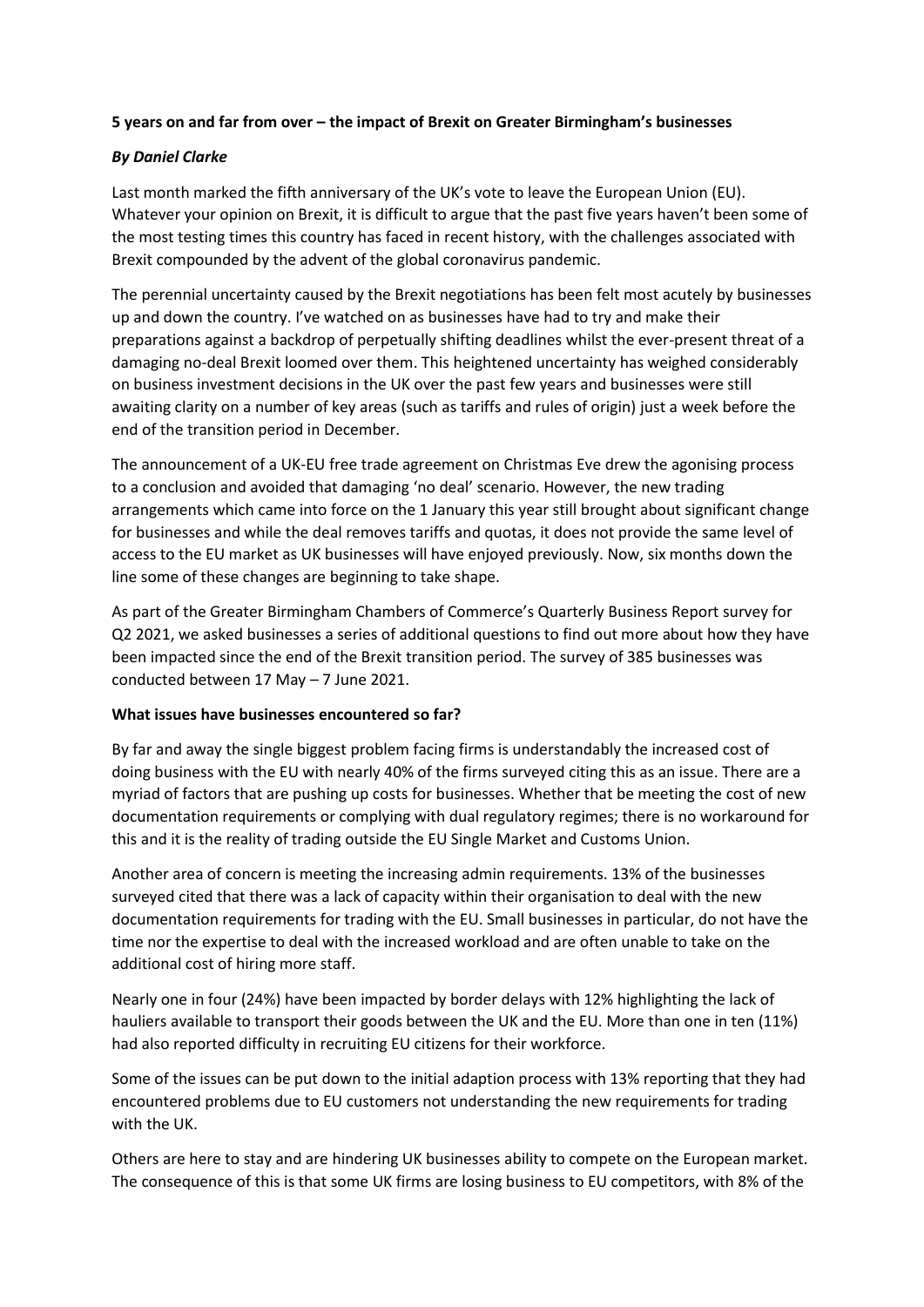businesses surveyed experiencing this so far. 12% of firms reported reduced demand from EU businesses for their goods and services.

Given the lack of normal trading conditions due to the pandemic, for many firms it is still very difficult to know for sure the full extent that leaving the EU has had on their business.

## **What action have businesses taken to try and address these issues?**

One of the ways in which UK businesses have sought to navigate the increasing costs and bureaucracy involved with trading with the EU is by sourcing new suppliers. Brexit has forced some firms to review their supply chains with 10% of respondents reporting that they had switched to using UK based suppliers in response to the UK leaving the EU. Whilst this remains a viable option for some businesses, for others there are no alternative suppliers based in the UK that they can turn to.

Others have had to pass higher costs on to their customers with 16% of the businesses surveyed having done so. For those that have not done so, they have had no choice but to absorb the increased costs at a time when many businesses are already experiencing severe cash flow problems as a result of the pandemic.

A small minority of firms have resorted to moving part of their business operations out of the UK to the EU. Of the businesses we surveyed, only 2% had done so in response to the UK leaving the EU.

As one business put it *"We anticipated problems and opened offices in the EU to mitigate against the worst of this. It is a shame as it moves business away from Britain and it has been expensive. But it was necessary."*

# **What does the future hold for UK-EU Trade?**

The final question we put to businesses was in relation to their future plans for trading with the EU. Despite the changes, 26% of respondents intend to increase their activity in the EU market over the next 2-5 years. More than half of firms (59%) said that they would maintain existing activity with 9% of firms planning to decrease their activity in the EU. 6% of the businesses surveyed said that they would cease trading with the EU in the next 2-5 years.

There is no one-size-fits all approach for businesses when it comes to adapting to the new trading arrangements. Some businesses have encountered difficulties since the start of the year but have managed to adjust and get through relatively unscathed. Others have had their businesses models turned upside down over night.

It has not always been plain sailing for those businesses that have experience of trading internationally (in non-EU markets) either. One business I recently spoke to was caught out by the need to register for VAT in France despite their extensive preparations.

Now that traders have had more time to better understand what is required of them to continue trading with the EU, some will be weighing up whether it is still worth doing so given the additional costs and friction that businesses now face. This is particularly the case for those firms that only do a relatively small amount of trade with the EU.

### **What next?**

The UK & EU Trade & Cooperation Agreement (TCA) is still very much a work in progress and the Northern Ireland Protocol is also proving to be problematic for many businesses in its current form. Several grace periods introduced by the UK government to help give businesses time to adjust have